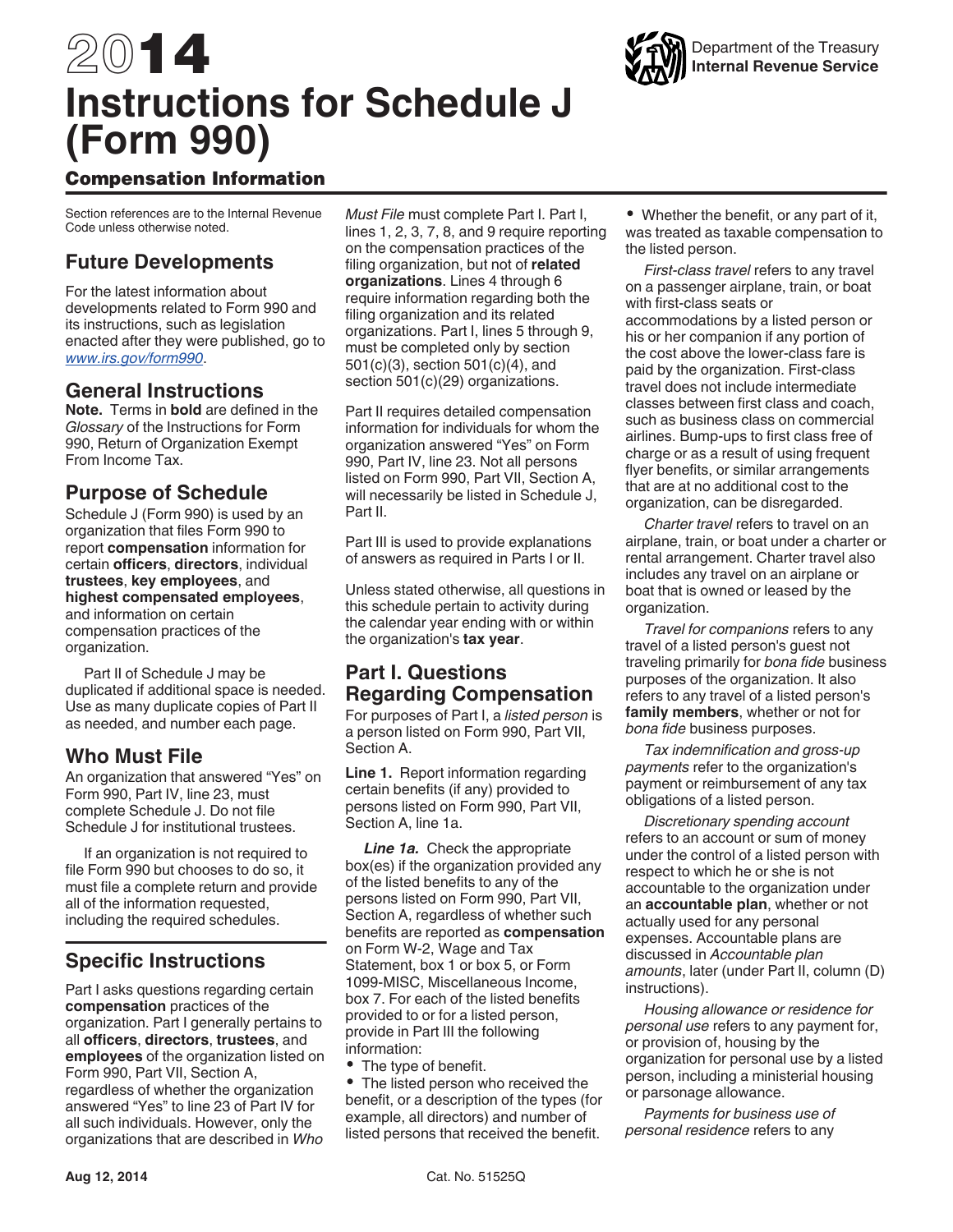payment by the organization for the use of all or part of a listed person's residence for any purpose of the organization.

*Health or social club dues or initiation fees* refers to any payment of dues by the organization for the membership of a listed person in a health or fitness club or a social or recreational club, whether or not such clubs are tax-exempt. It does not include membership fees for an organization described in section 501(c)(3) or section 501(c)(6) unless such organization provides health, fitness, or recreational facilities available for the regular use of a listed person. *Health club dues* do not include provision by the organization of an on-premises athletic facility described in section 132(j)(4), or provision by a school of an athletic facility available for general use by its students, faculty, and employees. *Dues* include the entrance fee, periodic fees, and amounts paid for use of such facilities.

*Personal services* refers to any services for the personal benefit of a listed person or the family or friends of a listed person, whether provided regularly (on a full-time or part-time basis) or as needed, whether provided by an **employee** of the organization or **independent contractor** (and whether the independent contractor is an individual or an organization). They include, but are not limited to, services of a babysitter, bodyguard, butler, chauffeur, chef, concierge or other person who regularly runs nonincidental personal errands, escort, financial planner, handyman, landscaper, lawyer, maid, masseur/masseuse, nanny, personal trainer, personal advisor or counselor, pet sitter, physician or other medical specialist, tax preparer, and tutor for nonbusiness purposes. Personal services do not include services provided to all employees on a nondiscriminatory basis under a qualified employee benefit plan.

**Line 1b.** If the organization provided any of the benefits listed in line 1a, to one or more listed persons, answer "Yes" if the organization followed a written policy regarding the payment, provision, or reimbursement of all such benefits to listed persons. If the organization did not follow a written policy for payment, provision, or reimbursement of any listed benefits, explain in Part III who determined the organization would provide such benefits and the decision-making process.

**Line 2.** Answer "Yes" if the organization required substantiation of all expenses or benefits listed on line 1a, in accordance with the rules for **accountable plans** discussed in *Accountable plan amounts*, later (under Part II, column (D) instructions), before reimbursing or allowing all such expenses incurred by any **directors**, **trustees**, and **officers**, including the organization's **top management official** (all referred to as "top management official"). An organization can answer "Yes" if it checked the "Discretionary spending account" box on line 1a and required substantiation of expenses under the rules for accountable plans for all listed benefits on line 1a other than for discretionary spending accounts.

**Line 3.** Check the appropriate box(es) to indicate which methods, if any, the organization used to establish the **compensation** of the organization's **top management official**. If the organization relied on a compensation consultant that used a method described in line 3 to help determine compensation for the top management official, the organization may check the box for that method in line 3. Do not check any box(es) for methods used by a related organization to establish the filing organization's compensation of the filing organization's top management official. Explain in Part III if the organization relied on a **related organization** that used one or more of the methods described below to establish the top management official's compensation.

*Compensation committee* refers to a committee of the organization's **governing body** responsible for determining the top management official's compensation package, whether or not the committee has been delegated the authority to make an employment agreement with the top management official on behalf of the organization. The compensation committee can also have other duties.

*Independent compensation consultant* refers to a person outside the organization who advises the organization regarding the top management official's compensation package, holds himself or herself out to the public as a compensation consultant, performs valuations of nonprofit executive compensation on a regular basis, and is qualified to make valuations of the type of services provided. The consultant is independent if he or she does not have a **family** 

**relationship** or **business relationship** 

with the top management official, and if a majority of his or her appraisals are performed for persons other than the organization, even if the consultant's firm also provides tax, audit, and other professional services to the organization.

*Form 990 of other organizations*  refers to compensation information reported on a Form 990 series return of similarly situated organizations, and includes Forms 990, 990-EZ, Short Form Return of Organization Exempt From Income Tax, and 990-PF, Return of Private Foundation.

*Written employment contract* refers to one or more recent or current written employment agreements to which the top management official and another organization are or were parties, written employment agreements involving similarly situated top management officials with similarly situated organizations, or written employment offers to the top management official from other organizations dealing at arm's length.

*Compensation survey or study* refers to a study of top management official compensation or functionally comparable positions in similarly situated organizations.

*Approval by board or compensation committee* refers to the ultimate decision by the governing body or compensation committee on behalf of the organization regarding whether to enter into an employment agreement with the top management official, and the terms of such agreement.

**Line 4.** List in Part III the names of listed persons paid amounts during the year by the filing organization or a **related organization** under any arrangement described in lines 4a through 4c, and report the amounts paid during the year to each such listed person. Also describe in Part III the terms and conditions of any arrangement described in lines 4a through 4c in which one or more listed persons participated during the year, regardless of whether any payments to the listed person were made during the year.

*Line 4a.* Answer "Yes" if a listed person received a severance or change-of-control payment from the organization or a **related organization**. A severance payment is a payment made if the right to the payment is contingent solely upon the person's severance from service in specified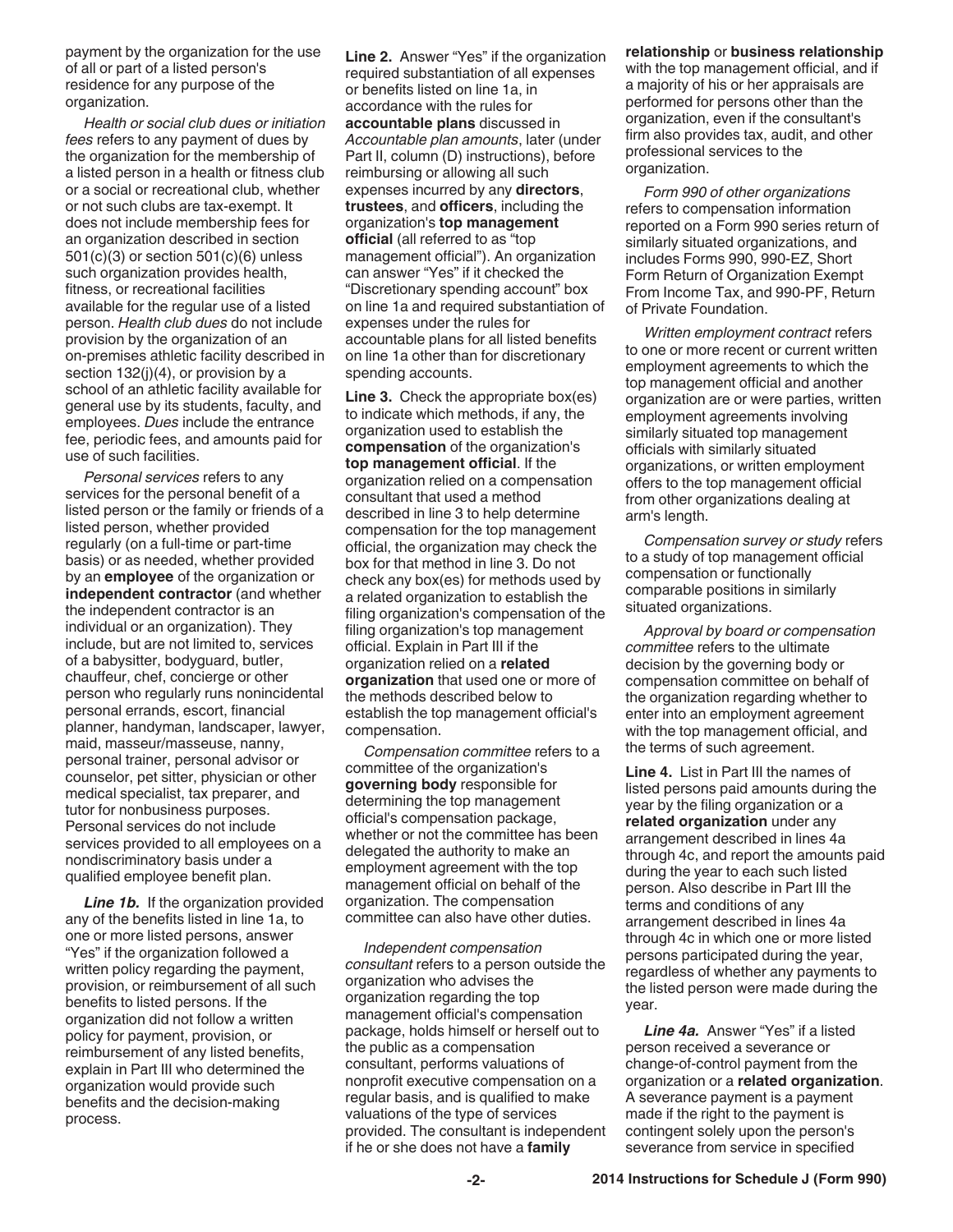circumstances, such as upon an involuntary separation from service or under a separation or termination agreement voluntarily entered into by the parties. Payments under a change-of-control arrangement are made in connection with a termination or change in the terms of employment resulting from a change in control of the organization. Treat as a severance payment any payment to a listed person by the organization or a related organization in satisfaction or settlement of a claim for wrongful termination or demotion.

*Line 4b.* Answer "Yes" if a listed person participated in or received payment from any supplemental nonqualified retirement plan established, sponsored, or maintained by or for the organization or a **related organization**. A supplemental nonqualified retirement plan is a nonqualified retirement plan that is not generally available to all employees but is available only to a certain class or classes of management or highly compensated **employees**. For this purpose, include as a supplemental nonqualified retirement plan a plan described in section 457(f) (but do not include a plan described in section 457(b)) and a split-dollar life insurance plan.

*Line 4c.* Answer "Yes" if a listed person participated in or received payment from the organization or a **related organization** of any equity-based compensation (such as stock, stock options, stock appreciation rights, restricted stock, or phantom or shadow stock), or participated in or received payment from any equity compensation plan or arrangement sponsored by the organization or a related organization, whether the compensation is determined by reference to equity in a partnership, limited liability company, or corporation. Equity-based compensation does not include compensation contingent on the revenues or net earnings of the organization, which are addressed by lines 5 and 6 later.

*Example.* A, a listed person, is an **employee** of organization B. B owns an interest in C, a for-profit subsidiary, that is a stock corporation. As part of A's compensation package, B provides restricted stock in C to A. This is an equity-based compensation arrangement for purposes of line 4c. The same would be true if C were a partnership or limited liability company

and B provided A a profits interest or capital interest in C.

**Line 5.** Answer "Yes" if the organization paid or accrued with respect to a listed person any **compensation** contingent upon and determined in whole or in part by the revenues (gross or net) of one or more activities of the organization or a **related organization**, or by the revenues (gross or net) of the organization or a related organization as a whole. For this purpose, net revenues means gross revenues less certain expenses, but does not mean net income or net earnings. Describe such arrangements in Part III.

*Example.* A, a listed person, is a physician employed by organization B. As part of A's compensation package, A is to be paid a bonus equal to  $x\%$  of B's net revenues from a particular department operated by B for a specified period of time. This arrangement is a payment contingent on revenues of the organization, and must be reported on line 5, regardless of whether the payment is contingent on achieving a certain revenue target. However, if instead the bonus payment is a specific dollar amount (for instance, \$5,000) to be paid only if a gross revenue or net revenue target of the department is achieved, the payment is not contingent on revenues of the organization for this purpose.

**Line 6.** Answer "Yes" if the organization paid or accrued with respect to a listed person any **compensation** contingent upon and determined in whole or in part by the net earnings of one or more activities of the organization or a **related organization**, or by the net earnings of the organization or a related organization as a whole. Describe such arrangements in Part III.

*Example.* A, a listed person, is an **employee** of organization B. As part of A's compensation package, A is to be paid a bonus equal to x% of B's net earnings for a specified period of time. This arrangement is a payment contingent on net earnings of the organization for line 6 purposes, regardless of whether the payment is contingent on achieving a certain net earnings target. However, if instead the bonus payment is a specific dollar amount to be paid only if a net earnings target is achieved, the payment is not contingent on the net earnings of the organization for this purpose.

**Line 7.** Answer "Yes" if the organization provided any non-fixed payments, not described on lines 5 and 6, for a listed

person. Describe such arrangements in Part III. A *fixed payment* is an amount of cash or other property specified in the contract, or determined by a fixed formula specified in the contract, which is to be paid or transferred in exchange for the provision of specified services or property. A fixed formula can incorporate an amount that depends upon future specified events or contingencies, provided that no person exercises discretion when calculating the amount of a payment or deciding whether to make a payment, such as a bonus. Amounts paid or accrued to any listed person that are not fixed amounts as defined above are *non-fixed payments*. For example, any amount paid to a person under a reimbursement arrangement where discretion is exercised by any person as to the amount of expenses incurred or reimbursed is a non-fixed payment. See Regulations section 53.4958-4(a)(3).

**Exception.** Amounts payable under a qualified pension, profit-sharing, or stock bonus plan under section 401(a) or under an employee benefit program that is subject to and satisfies coverage and nondiscrimination rules under the Internal Revenue Code (for example, sections 127 and 137), other than nondiscrimination rules under section 9802, are treated as fixed payments for purposes of line 7, regardless of the organization's discretion with respect to the plan or program. The fact that a person contracting with the organization is expressly granted the choice to accept or reject any economic benefit is disregarded in determining whether the benefit constitutes a fixed payment for purposes of line 7.

**Line 8.** Answer "Yes" if any amounts from the organization reported on Form 990, Part VII, were paid under a contract subject to the initial contract exception described in Regulations section 53.4958-4(a)(3). Describe such arrangements in Part III. Fixed payments made under an initial contract are not subject to section 4958. An *initial contract* is a binding written contract between the organization and a person who was not a disqualified person (within the meaning of section 4958(f)(1)) with respect to the organization immediately prior to entering into the contract. See the instructions for line 7 for the definition of fixed payments.

**Line 9.** Answer "Yes" if the payments described in line 8 above were made under an initial contract that was reviewed and approved by the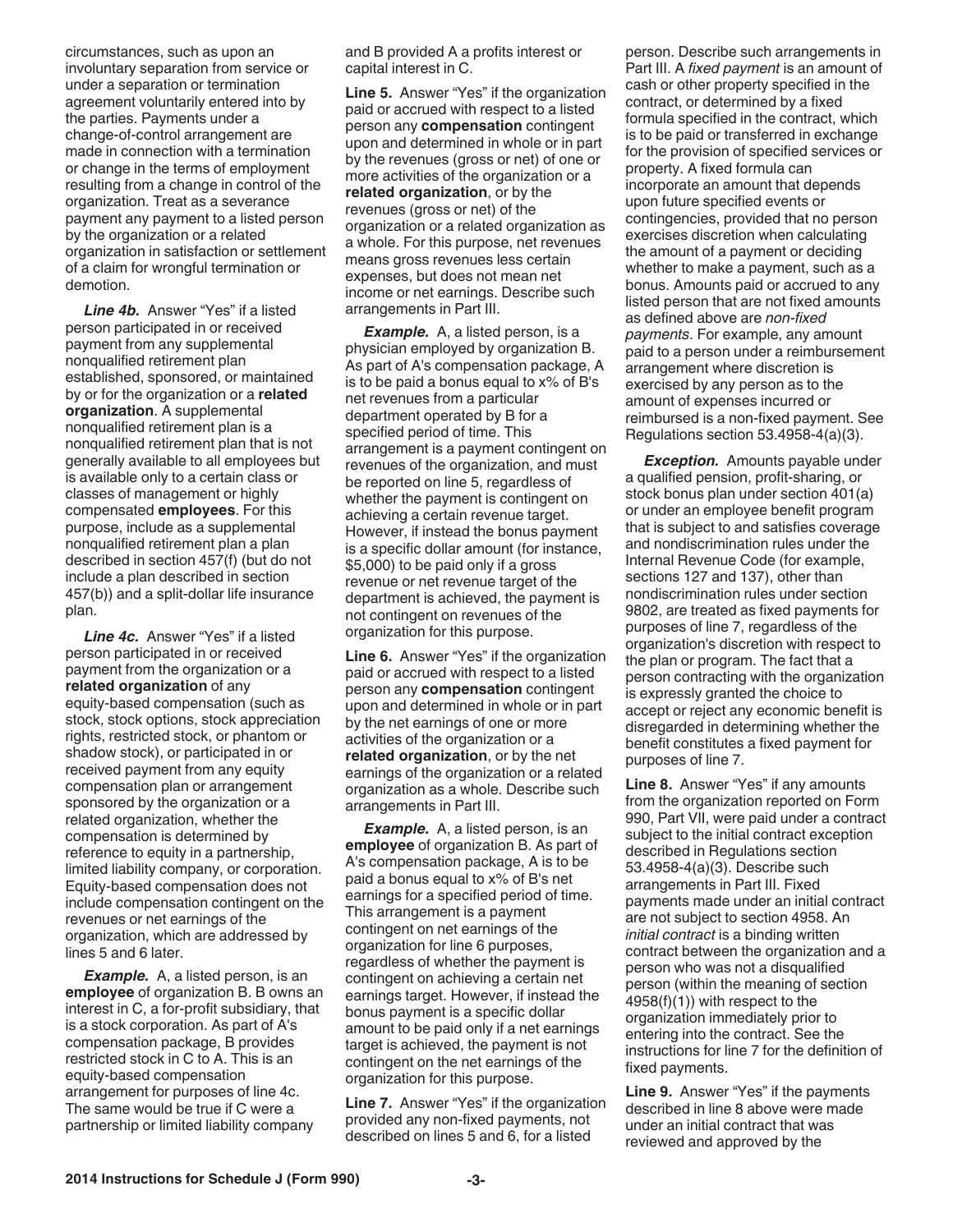organization following the rebuttable presumption procedure described in Regulations section 53.4958-6(c). For more information on the initial contract exception and rebuttable presumption procedure, see *Appendix G, Section 4958 Excess Benefit Transactions*, in the Instructions for Form 990.

#### **Part II. Officers, Directors, Trustees, Key Employees, and Highest Compensated Employees**

Enter information for certain individuals listed on Form 990, Part VII, Section A, as described below. Report **compensation** for the calendar year ending with or within the organization's **tax year** paid to or earned by the following individuals:

• Each of the organization's former **officers**, former **directors**, former **trustees**, former **key employees**, and former five **highest compensated employees** listed on Form 990, Part VII, Section A.

• Each of the organization's current officers, directors, trustees, key employees, and five highest compensated employees for whom the sum of Form 990, Part VII, Section A, columns (D), (E), and (F) (disregarding any decreases in the actuarial value of defined benefit plans) is greater than \$150,000.

Each of the organization's current and former officers, directors, trustees, key employees, and five highest compensated employees who received or accrued compensation from any unrelated organization or individual for services rendered to the filing organization, as reported on line 5 of Form 990, Part VII, Section A. List in Part III the name of each unrelated organization that provided compensation to such persons, the type and amount of compensation it paid or accrued, and the person receiving or accruing such compensation, as explained in the instructions for Form 990, Part VII, Section A, line 5.



*All current key employees* 

*listed on Form 990, Part VII, Section A, must also be reported on Schedule J, Part II, because their reportable compensation, by definition, exceeds \$150,000.*

Do not list any individuals in Schedule J, Part II, that are not listed on Form 990, Part VII, Section A. Do not list in Part II **management companies** or other organizations providing services to the organization. Do not list highest

compensated **independent contractors** reported on Form 990, Part VII, Section B.

For each individual listed, enter compensation from the organization on row (i), and compensation from all **related organizations** on row (ii). Related organizations are explained in the *Glossary* in the Instructions for Form 990. Any type and amount of reportable compensation from related organizations that was excluded from Form 990, Part VII, Section A, column (E), under the \$10,000-per-related-organization exception, must be included on Schedule J, Part II, columns (B)(i), (B)(ii), and (B)(iii). If there is no compensation to report in a particular column, enter "-0-."

If the organization answered "Yes" to Form 990, Part VII, Section A, line 5, report such compensation from the unrelated organization as if it were received from the organization, and enter the name of the unrelated organization in Part III.

For a table showing how and where to report certain types of compensation on Schedule J, see the instructions to line 1 of Form 990, Part VII, Section A.

Any type and amount of other compensation that was excluded from Form 990, Part VII, Section A, under the \$10,000-per-item exception for certain other compensation items, must be included in Schedule J, Part II, columns (C) or (D).

For purposes of Part II, a *listed person* is a person required to be listed in Part II.

If there are more individuals to report in Part II than space available, Part II may be duplicated to list the additional individuals. Use as many duplicate copies as needed, and number each page.

**Column (A).** Enter the name and title of each person who must be listed in Part II.

**Column (B).** Amounts reported on Form 990, Part VII, Section A, columns (D) and (E), must be broken out between columns (B)(i), (B)(ii), and (B)(iii).

*For certain kinds of employees, such as certain members of the clergy and religious workers who are not subject to social security and Medicare taxes as employees, the amount in box 5 of Form W-2 may be blank or less than the*  **TIP**

*amount in box 1 of Form W-2. In this case, the amount required to be reported in box 1 of Form W-2 for the listed persons must be reported, as appropriate, in columns (B)(i), (B)(ii), and (B)(iii).*

*Column (B)(i).* Enter the listed person's base compensation included in box 1 or box 5 (whichever is greater) of Form W-2 or box 7 of Form 1099-MISC issued to the person. Base compensation means nondiscretionary payments to a person agreed upon in advance, contingent only on the payee's performance of agreed-upon services (such as salary or fees).

*Column (B)(ii).* Enter the listed person's bonus and incentive compensation included in box 1 or box 5 (whichever is greater) of Form W-2 or box 7 of Form 1099-MISC issued to the person. Examples include payments based on satisfaction of a performance target (other than mere longevity of service), and payments at the beginning of a contract before services are rendered (for example, signing bonus).

*Column (B)(iii).* Enter all other payments issued to the listed person and included in box 1 or box 5 (whichever is greater) of Form W-2 or box 7 of Form 1099-MISC but not reflected in columns (B)(i) or (B)(ii). Examples include, but are not limited to, current-year payments of amounts earned in a prior year, payments under a severance plan, payments under an arrangement providing for payments upon the change in ownership or control of the organization or similar transaction, deferred amounts and earnings or losses in a nonqualified defined contribution plan subject to section 457(f) when they become substantially vested, and awards based on longevity of service.

**Column (C).** Enter all current-year deferrals of compensation for the listed person under any retirement or other deferred compensation plan, whether qualified or nonqualified, that is established, sponsored, or maintained by or for the organization or a related organization. Report as deferred compensation the annual increase or decrease in actuarial value, if any, of a defined benefit plan, but do not report earnings or losses accrued on deferred amounts in a defined contribution plan. Do not enter in column (C) any payments of compensation included in box 1 or box 5 (whichever is greater) of Form W-2 or box 7 of Form 1099-MISC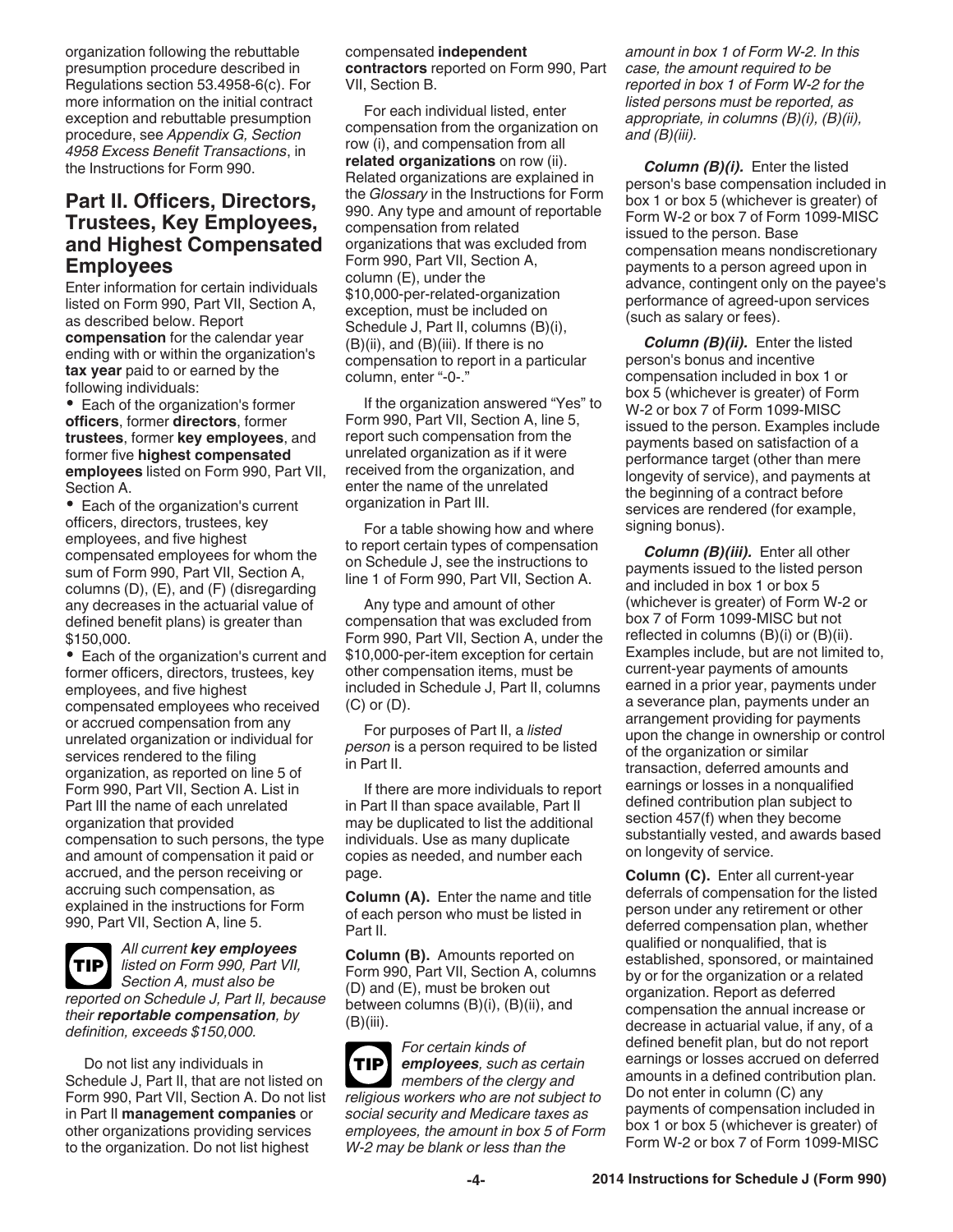issued to the listed person for the calendar year ending with or within the organization's **tax year**. Enter a reasonable estimate if actual numbers are not readily available.

For this purpose, *deferred compensation* is compensation that is earned or accrued in, or is attributable to, 1 year and deferred for any reason to a future year, whether or not funded, vested, or subject to a substantial risk of forfeiture. This includes earned but unpaid incentive compensation deferred under a deferred compensation plan. But do not report in column (F) a deferral of compensation that causes an amount to be deferred from the calendar year ending with or within the tax year to a date that is not more than 2<sup>1</sup><sub>k</sub> months (B)(III) and \$6,000 in column (F). The anniversary of her retirement. The a date that is not more than  $2^{\frac{1}{2}}$  months after the end of the calendar year ending with or within the tax year. Note that different rules can apply for determining whether an arrangement provides for deferred compensation for purposes of Internal Revenue Code provisions such as sections 83, 409A, 457(f), or 3121(v).

Do not report deferred compensation in column (C) before it is earned or accrued under the principles described. For this purpose, deferred compensation is generally treated as earned or accrued in the year that services are rendered, except when entitlement to payment is contingent on satisfaction of specified organizational goals or performance criteria (other than mere longevity of service) under the deferred compensation plan. If the payment of an amount of deferred compensation requires the employee to perform services for a period of time, the amount is treated as accrued or earned ratably over the course of the service period, even though the amount is not funded and may be subject to a substantial risk of forfeiture until the service period is completed.

Report deferred compensation for each listed person regardless of whether such compensation is deferred as part of a deferred compensation plan that is administered by a separate trust, as long as the plan is established, sponsored, or maintained by or for the organization or a related organization for the benefit of the listed person.

The following examples illustrate when deferred compensation is considered earned or accrued, as well as when and how it is to be reported. In these examples, assume that the amounts deferred are not reported on Form W-2, box 1 or box 5, prior to the year during which the amounts are paid.

**Example 1.** An executive participates in Organization A's nonqualified deferred compensation plan. Under the terms of the plan beginning January 1 of calendar year 1, she earns for each year of service an amount equal to 2% of her base salary of \$100,000 for that year. These additional amounts are deferred and are not vested until the executive has completed 3 years of service with Organization A. In year 4 the deferred amounts for years 1 through 3 are paid to the executive. For each of the years 1 through 3, Organization A enters \$2,000 of deferred compensation for the executive in column (C). For year 4, Organization A enters \$6,000 in column (B)(iii) and \$6,000 in column (F).

**Example 2.** Under the terms of his employment contract with Organization B beginning July 1 of calendar year 1, an executive is entitled to receive \$50,000 of additional compensation after he has completed 5 years of service with the organization. The compensation is contingent only on the longevity of service. The \$50,000 is treated as accrued or earned ratably over the course of the 5 years of service, even though it is not funded or vested until the executive has completed the 5 years. Organization B makes payment of \$50,000 to the executive in calendar year 6. Organization B enters \$5,000 of deferred compensation in column (C) for calendar year 1 and \$10,000 for each of calendar years 2 through 5. For calendar year 6, Organization B enters \$50,000 in column (B)(iii) and \$45,000 in column (F).

**Example 3.** An executive participates in Organization C's incentive compensation plan. The plan covers calendar years 1 through 5. Under the terms of the plan, the executive is entitled to earn 1% of Organization C's total productivity savings for each year during which Organization C's total productivity savings exceed \$100,000. Earnings under the incentive compensation plan will be payable in year 6, to the extent funds are available in a certain "incentive compensation pool." For years 1 and 2, Organization C's total productivity savings are \$95,000. For each of years 3, 4, and 5, Organization C's total productivity savings are \$120,000. Accordingly, the executive earns \$1,200 of incentive compensation in each of years 3, 4, and 5. She does not earn anything under the incentive compensation plan in years 1 and 2 because the relevant performance

criteria were not met in those years. Although the amounts earned under the plan for years 3, 4, and 5 are dependent upon there being a sufficient incentive compensation pool from which to make the payment, Organization C enters \$1,200 of deferred compensation in column (C) in years 3, 4, and 5. In year 6, Organization C pays \$3,600 attributable to years 3, 4, and 5, and enters \$3,600 in column (B)(ii) and \$3,600 in column (F).

**Example 4.** A new executive participates in Organization D's nonqualified defined benefit plan, under which she will receive a fixed dollar amount per year for a fixed number of years beginning with the first anniversary of her retirement. The benefits do not vest until she serves for 15 years with Organization B. Because the benefits should be treated as accruing ratably over the 15 years, for year 1 the actuarial value of 1/15th of the benefits is reported as deferred compensation in column (C). For year 2, the actuarial value of 2/15ths of the benefits minus last year's value of 1/15th is reported as deferred compensation in column (C). For year 3, the actuarial value of 3/15ths of the benefits minus last year's value of 2/15ths is reported, and so on.

**Column (D).** *Nontaxable benefits* are benefits specifically excluded from taxation under the Internal Revenue Code. Report the value of all nontaxable benefits provided to or for the benefit of the listed person, other than benefits disregarded for purposes of section 4958 under Regulations section 53.4958-4(a)(4). Common nontaxable and section 4958 disregarded benefits, referred to as *fringe benefits* below, are discussed in detail beginning on this page.

Depending on the type of benefit, fringe benefits can be provided only to employees or also to persons other than **employees**, such as **directors**, **trustees**, and **independent contractors**. Fringe benefits can be entirely personal in nature or can combine personal and business elements.

The taxability of a benefit can depend upon the form in which it is provided. For example, a cash housing allowance is ordinarily reportable on Form W-2, box 5. Under section 119, housing provided for the convenience of the employer can be excludable, and the fair rental value of in-kind housing provided to certain school employees can be part taxable and part excludable,